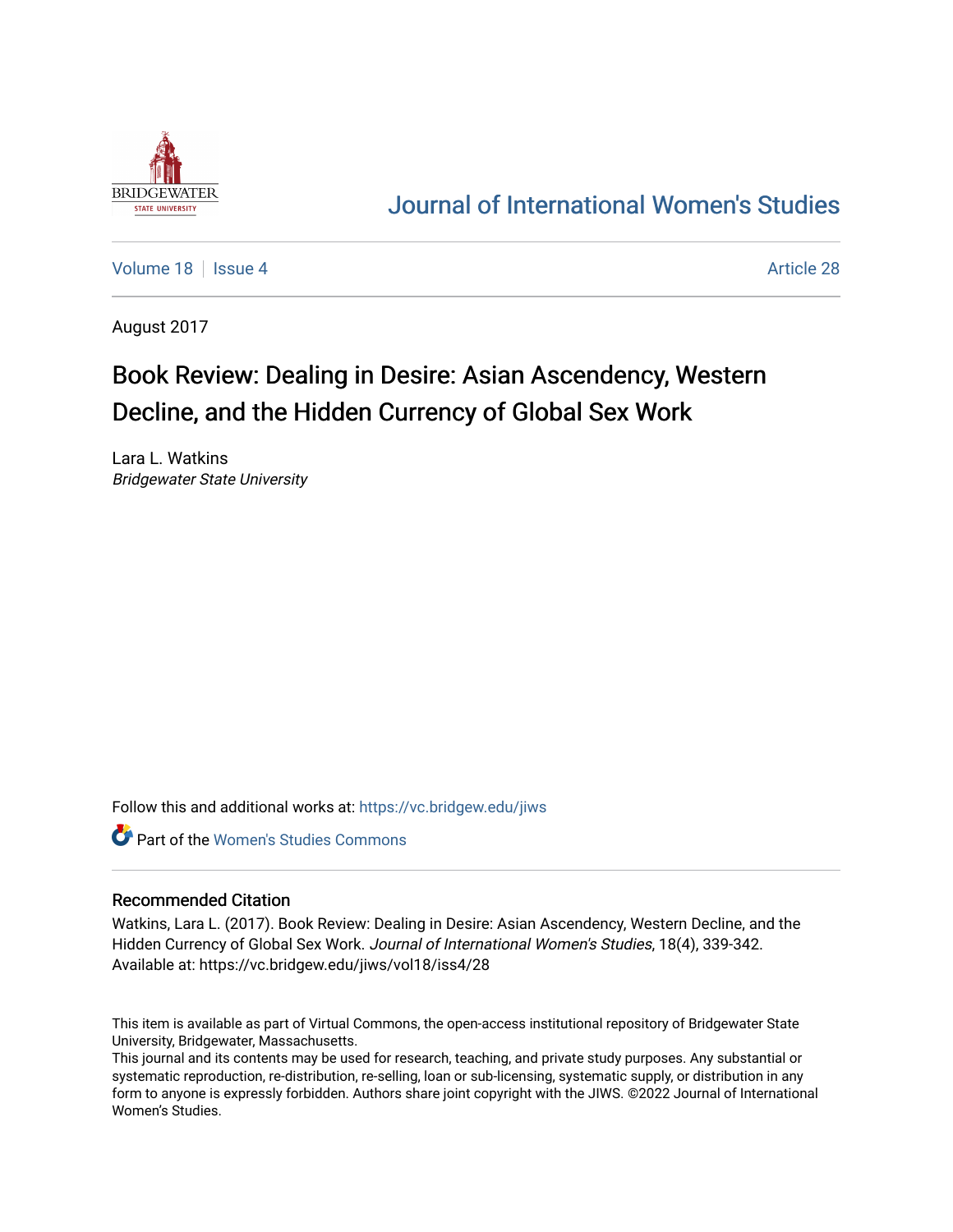#### Watkins: Book Review

This journal and its contents may be used for research, teaching and private study purposes. Any substantial or systematic reproduction, re-distribution, re-selling, loan or sub-licensing, systematic supply or distribution in any form to anyone is expressly forbidden. ©2017 Journal of International Women's Studies.

### *Dealing in Desire: Asian Ascendency, Western Decline, and the Hidden Currency of Global Sex Work***, Kimberly Kay Hoang, 2015, University of California Press: Oakland. 248 pages appendix and index included. \$29.95 paperback.**

Reviewed by Lara L. Watkins<sup>[1](#page-1-0)</sup>

Through *Dealing in Desire*, readers jump onboard one of Hoang's initial motorbike taxi rides to explore the niche markets in Vietnam's sex industry and end their voyage with a more complex understanding of masculinity and femininity, and agency and structure. Hoang is a master craftsman weaving together ethnographic details from fieldwork in Vietnam's sex industry to portray a coherent picture of the global factors involved in the structuring of the lives of workers and clients involved in Vietnam's sex industry around the time of the 2008 financial crisis. Hoang takes a reader on a "journey into the richly diverse social and cultural geography of Vietnam's sex industry" (p.3). She focuses on how sex work across four niche markets reinforces desired concepts of femininity and masculinity. "[The high-end niche market sex workers] are valued not only for their beauty, but also for their ability to deploy vocabularies of consumption that ease tensions between men in an elaborate symbolic dance tailored to the requirements of individual capital deals" (p. 12). In a related way, women in the three other niche markets are similarly involved in a symbolic dance addressing perceptions of failing masculinity for Viet Kieus (members of the Vietnamese diaspora), Western businessmen, and Western budget travelers, while facilitating the flow of money into the local economy. Throughout the book, Hoang makes visible the invisible work of women; women play key roles in the local and global economy. They are rational workers that strategically invest in relationships and body work for future financial gain. "The bars of HCMC [Ho Chi Minh City] tell a story that extends far beyond intimate relations between men and women; these quotidian interactions provide a window into the racialized sexual desires, competing status claims, capitalist greed, and hope for economic mobility that drive sex workers and their clients into these bars, where shrewd deals are made to fulfill global fantasies" (p.25). The book is a "layered read". It is engaging for those new to sociology and anthropology, but it is imbued throughout with thick description and theoretical analyses relevant to a more mature social science audience interested in how global forces impact and inform societies and individual lives.

Through the introduction and appendix (as well as shorter explanations throughout the book) Hoang notes the evolution of her fieldwork. As a highly educated female American researcher of Vietnamese descent in her mid-twenties, she demonstrates researcher flexibility as well as self-reflexivity in order to engage in meaningful participant observation. The data behind the book were gathered through participant observation and 276 interviews with sex workers, male clients, mommies, and bar owners between 2006 and 2012. For those new to participant observation, Hoang highlights the strengths and challenges of gaining entry, establishing rapport, and living as a social scientist seeking to understand the lived experiences of others. However, due to a conscientious decision by Hoang, the personal experiences of the author are really bookends to the main argument of the book, appearing for the most part in the introduction and appendix. The body of the text really focuses on the lives of sex workers, their clients, and the ways in which

l

<span id="page-1-0"></span><sup>&</sup>lt;sup>1</sup> Assistant Professor, Bridgewater State University, LWatkins@bridgew.edu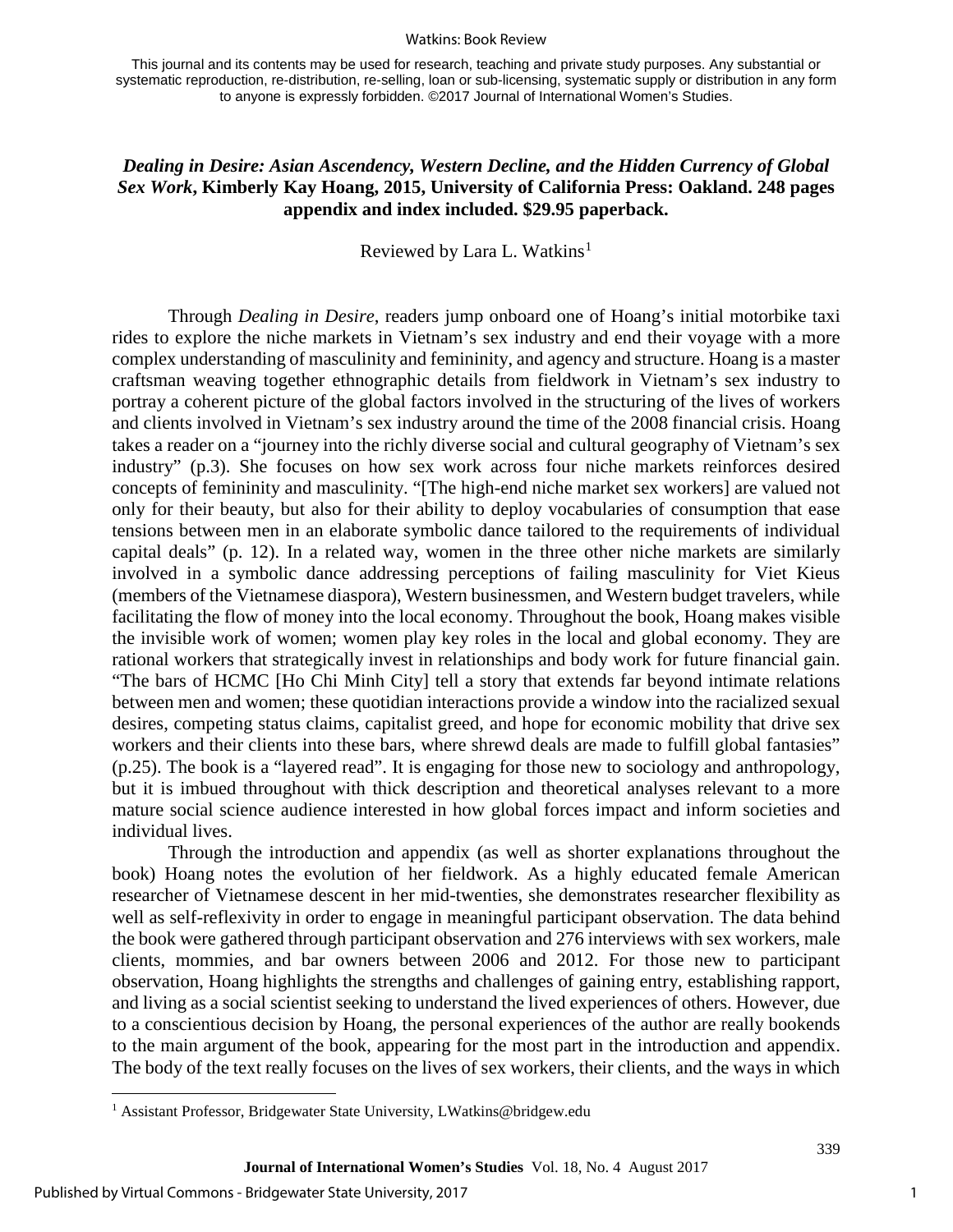bar interactions, including performed femininity and reinforced masculinity, lead to lucrative financial transactions for individuals, families, firms, and country.

Each chapter has a clear thematic focus. Chapter one focuses on the historical context of sex work in Vietnam from 1867 to 2012. This chapter provides an overview of the historical global forces impacting sex work in Vietnam across five timeframes. From 1867 to 1954, French colonialism fueled urban growth and prostitution catering to French men. The period 1962 to 1975 was dominated by United States intervention, including rest and recreation for American soldiers in South Vietnam leading to an expansion of the sex industry. From 1975 to 1986, the Communist government sought to "Recover the Fallen Sisters of Imperialism" through an effort to diminish the sex industry as a way of protecting women and waging symbolic warfare against the West, targeting the tension between "socialist values and capitalist desires". In 1986, with Doi Moi, the government opened the economy to foreign financial interactions. Western tourists and Viet Kieu filtered money to Vietnam through recreation including recreational sex. In 2006, Vietnam joined the World Trade Organization ushering the "rise of the Asian foreign direct investment" [FDI] with Asian business partners frequenting locations, such as Khong Sao Bar bar, to build strong social ties of trust between partners in a setting embodying an ideal, modern Vietnam. "[G]lobalization fractured the Vietnamese market, opening up opportunities to cater to new financial capital from different parts of the world" (p. 178).

In chapter two, "thick descriptions of four types of bars illuminate the fact that gendered relations are also inflected with race and class in the clients' competing desires to affirm Western superiority or assert Asian capitalist ascendency" (p.39). The hostesses of Khong Sao Bar bar provide hospitality to local Vietnamese elite men so that they can establish personal relations of trust with potential business partners and broker millions in financial investments. The hostesses of Lavender cater to Viet Kieu men's conspicuous consumption as a way of reinforcing Asian ascendancy. The hostesses of Secrets focus on cultivating "boyfriend-girlfriend" relationships to meet the needs of Western white businessmen and expatriates looking to ground themselves in the local culture, while also exerting their masculinity. The hostesses of Naughty Girls reinvent themselves to meet the racialized desires of Western backpackers interested in exploring a "Third World" country. Each of these bars is a local site for the global exchange of money.

Chapter three discusses the competing view of masculinities reinforced through interactions at each of the four bars. The intersectional identities of the male clients are highlighted throughout this chapter. The clients' ethnicity, class, nationality, success at work, and sense of world order interact to create a certain brand of masculinity that desires a particular brand of femininity. "[M]en constructed and asserted their masculinities according to their desire for a world order modeled on older tropes of Western global power or the rising prominence of non-Western nations in East and Southeast Asia." (p.60). Women become a vehicle through which men can assert their masculinity in opposition to the clientele of other types of bars and to women and other men in the bar of interest.

Chapter four focuses on "mommies", women in management positions within the bars, and their key role as financial and relationship brokers. In Khong Sao Bar bar, hostesses and mommies are responsible for helping to build the trust among potential financial investors. Across the four bars, women cater to the needs of men because it is a lucrative strategy. This chapter demonstrates how a select group of mommies end up with strong social capital for current and future life. Mommies use money and the social connections of clients in order to build businesses of their own as well as support themselves and their families.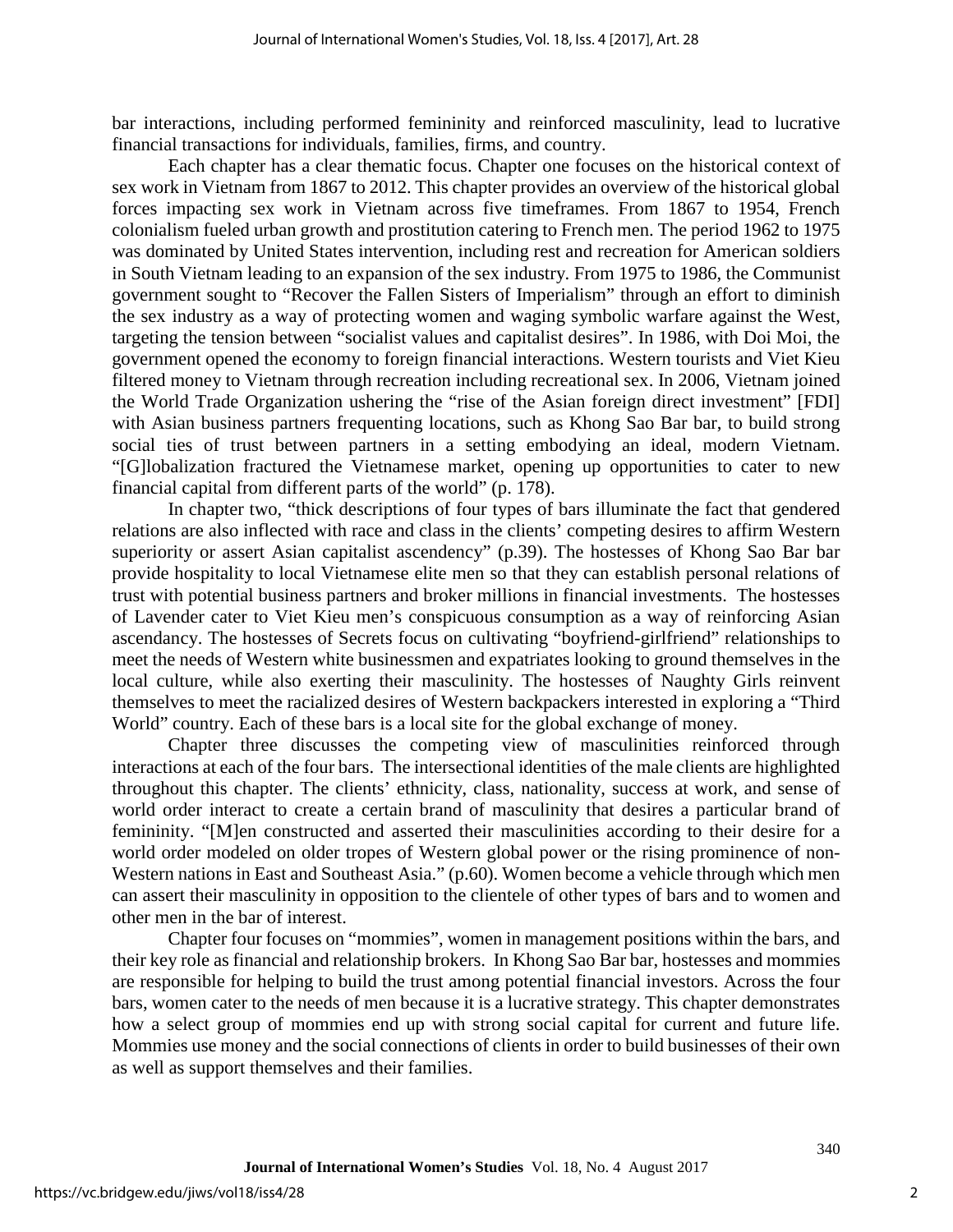Chapter five portrays how the hostesses see their decision to engage in sex work as exactly that—decision. Hoang conveys that the vast majority of the workers see their work as empowering. These women are not victims of sex trafficking, but are workers in sex commerce. The majority of the workers in Khong Sao Bar bar came straight from rural villages, while the workers in the other three bars have more of a mixed background including many who previously worked in factories or the service industry. Those interviewed tell Hoang that they experienced worse work conditions in factories and the service industry for dramatically lesser pay. The bar management uses a maternal model of care as a way to protect their free or low pay workers, who are essential to their business. Hoang notes the different pay structures at the different bars. Hostesses at Khong Sao Bar and Lavender earn money through tips and sex work. Hostesses at Secrets earn a base wage equivalent to twice the standard factory wage so that they can focus on establishing longer term relationships. Lilly, the bar owner, developed this approach based on her earlier sex work in a backpacker bar where she experienced how desperation limits the negotiation of sex work. On the other hand, hostesses at Naughty Girls earn money only through sex work and the owner takes a small percentage of the pay. Hoang mentions that this put pressure on the women to have sex, but she does not explore these restrictions in much detail.

Chapter six focuses on how women "strategically altered their bodies to construct and reinforce ideas of Vietnam's place in the global imaginary" (p.129). The hostesses in each of the bars change their appearance and perform femininity to match the desires of their specific male clients. Women in Khong Sao Bar bar use body work (e.g. rhinoplasty and double eyelid surgery) to project a modern pan-Asian aesthetic appeal that is rewarded through tips. These women are seen as the embodiment of Vietnam and must navigate the tension of appearing modern, while acting traditional. Hostesses in Lavender use body work, including cosmetics, plastic surgery, and clothing, to distinguish them from Viet Kieu and Western women. In primarily catering to Western and European men, the hostesses at Secrets and Naughty Girls use body work to appear rural, highlighting dark skin and minimizing displays of wealth; clients in these niche markets desire visual representations of "authentic Vietnam" with the women performing Third World poverty.

Chapter seven speaks to the sex worker's economic trajectories. Hoang found two dominant trends. In Khong Sao Bar and Lavender, hostesses experienced rapidly oscillating upward and downward mobility, while in Secrets and Naughty Girls, hostesses experienced steady upward mobility. At Khong Sao Bar and Lavender, hostesses needed to convert income to public displays of consumption and modernity as the embodiment of an ascending Vietnam, whereas the women at Secrets and Naughty Girls actually needed to downplay their wealth so as to project the image of Third World poverty desired by their clients. Therefore, the women had to invest differently in accessories and body work in order to stay "relevant" in their specific niche market; the women at Khong Sao Bar and Lavender needed to financially invest more in their appearance. All women converted their wealth into social status and respect in their home villages through helping to support their families and communities. A small subset of the women used their finances to open small businesses.

The conclusion discusses the changes that Hoang noted upon her return to Vietnam in 2013. A combination of interrelated financial and political factors decreased the demand for sex commerce. There was a local banking crisis. Vietnamese investors had money locked away in assets without a market for them. There was less money to spend on recreation. The president challenged the prime minister for mismanaging the economy (p.176). Bank leaders were charged with corruption and mismanagement of bank funds. Some resigned. Some of Hoang's contacts stepped away from informal business practices to avoid scandal. Khong Sao Bar and Lavender